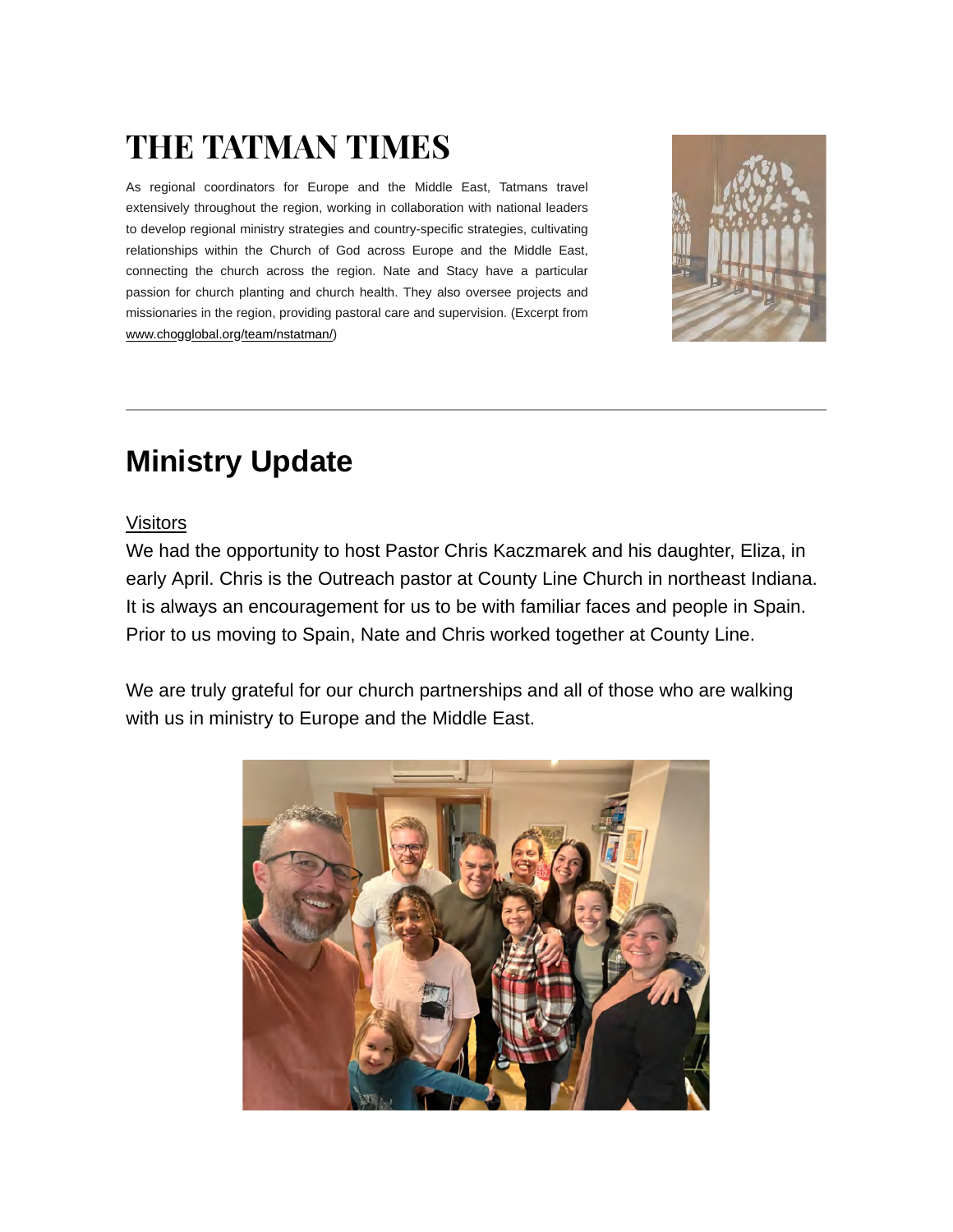#### Birkenhead Visit

United Kingdom. We took advantage of the spring break on the school calendar to go visit Zach and Audrey Langford, with their two children Lola and Leo, in Birkenhead.

Zach and Audrey returned earlier this year to Egan Road Church of God after spending extended time in the States due to COVID, multiple deaths in the family, and the birth of their new son.

Upon their return, the ministry at Egan Road has ramped up to pre-COVID times. The building is busy all throughout the week with various ministries. New ministry opportunities are presenting themselves as well. They recently received a large grant to purchase sensory equipment and toys that will be helpful for their class for kids with disabilities.



# **Around the Region**

### Ukraine Update

As the war in Ukraine continues to be the front headlines around the world, it continues to dominate our work each week. While we want this war to end as quickly as possible, it has been amazing to see the coordination and cooperation of so many people and churches who are coming alongside the Ukrainian Church of God.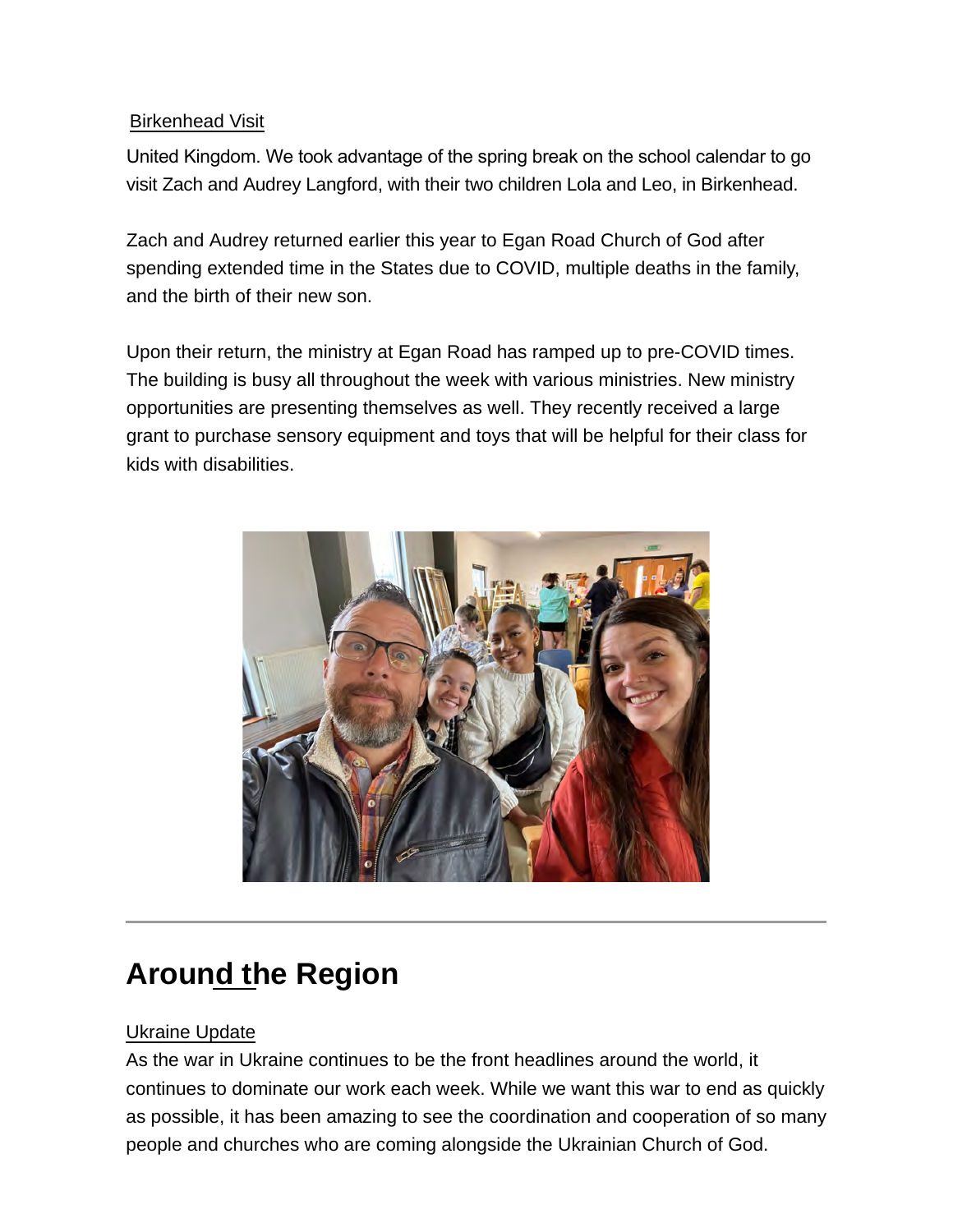Here is a short summary of all that has happened in Ukraine:

- Church in Central Ukraine
	- Feeding 130-150 daily
	- 28 refugees are living in the church and they can sleep up to 40 beds each night
	- They have provided food for over 1500 refugees so far
	- 10 tons of humanitarian aid has been received and distributed thus far
	- 67 people have been aided in evacuating Ukraine.
- Church in northwest Ukraine
	- Has distributed 120 tons of provisions to locations throughout Ukraine.
	- 11 refugees are staying in the church
- Church in southeast Ukraine
	- The Russian army has taken the church keys away from the pastor, however he is still helping people.
- Church of God members in southern Ukraine
	- One young family, originally from central Ukraine, moved to a city outside of Kiev. Once the invasion began, they had to leave and landed in southern Ukraine. They have been leading the following efforts in their community:
		- Feeding 150 people daily
		- Running children's programs
		- Rebuilding homes for refugees
		- Recently had to relocate within the same city because the ministry they were partnering with needed room for more refugees
		- Funds are used to house the group there with them (about 20 total) and to pay for utilities
		- **They receive supplies from Hungarian CHOG, delivered by Daniel** Kihm
- 100 cubic meters of firewood were purchased for the churches in three different locations.
- Showers were also installed at two different churches who are housing displaced people.

Many other great works are happening in Germany, Hungary, and Bulgaria as well as other Church of God congregations around the region who are sending funds to help.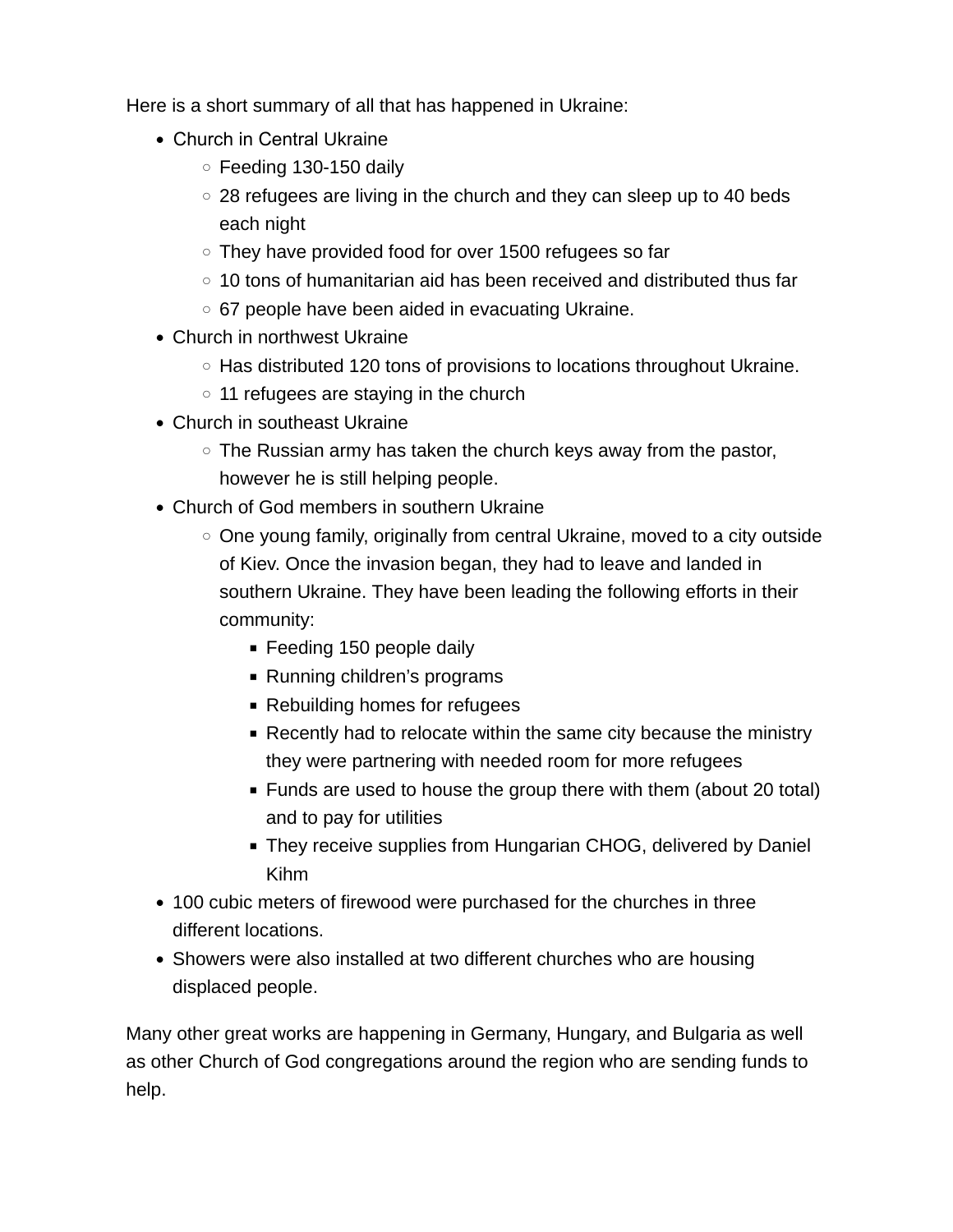

### Hungary Update

Our teammates in Budapest, Daniel & Christy Kihm, are also on the frontlines of the work in Ukraine. Through their work and in partnership with the Hungarian Church of God, many provisions have been collected, purchased, and driven to Ukraine (by Dan) for the people in southern Ukraine.

Daniel and Christy have also partnered with One Mission Society to help drive up to 30 tons of supplies weekly into Ukraine. This is in addition to hosting two young Ukrainians who left their country soon after the invasion too place.

You can support the church in Ukraine by donating at this link. Make sure you write "Ukraine" in the comments section.<https://faithlife.com/coggm-c/give?funds=4743>

## **Family Update**

### Trip to London

On our way home from visiting the Langford's, we were able to enjoy London for a day. It was fun to see all the places that we see in the movies. From the Tower Bridge to Buckingham Palace and "Big Ben," London lived up to our expectations!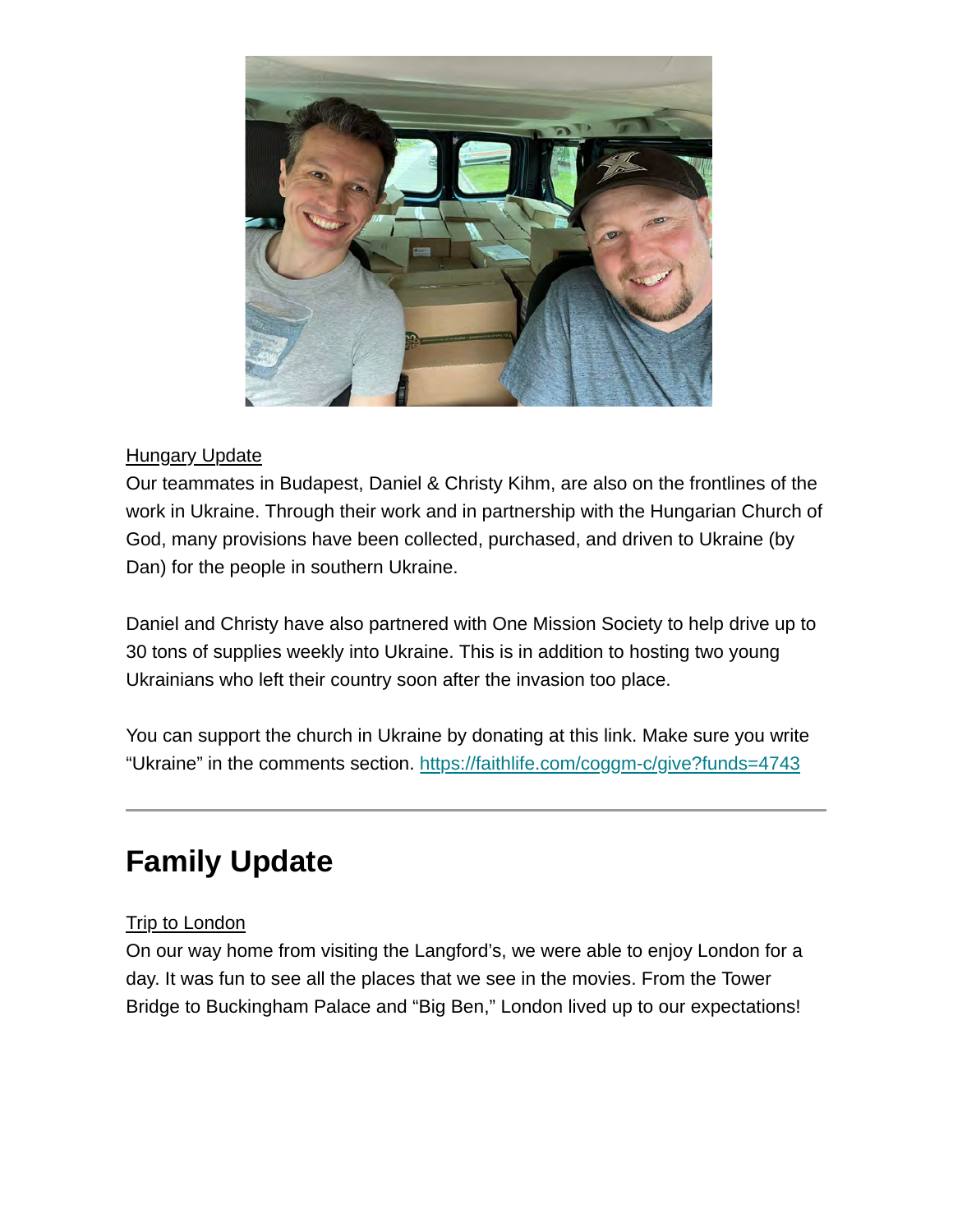